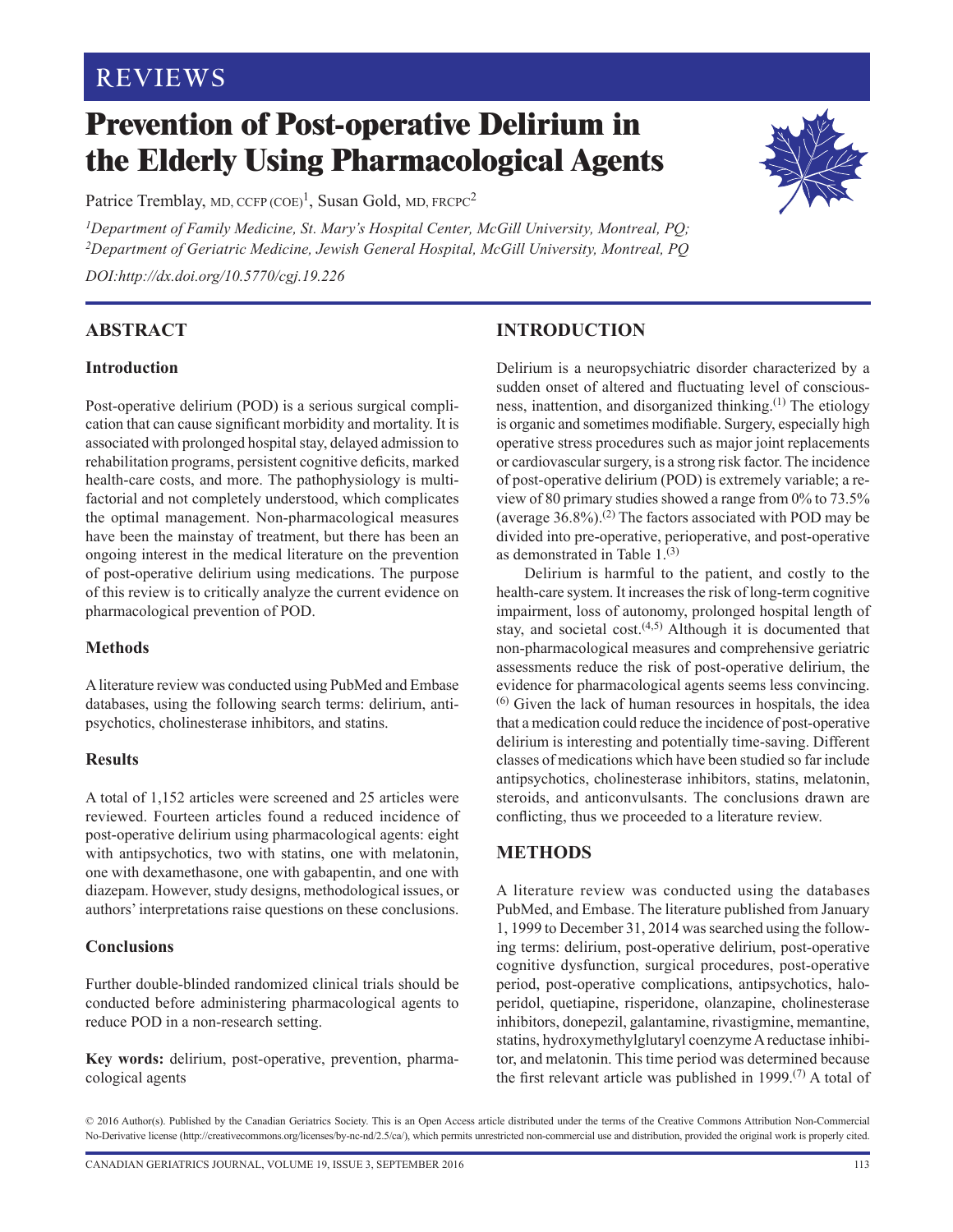1152 potentially relevant articles were identified. After an evaluation based on the titles and the abstracts, 1110 articles were excluded if the delirium was not in a post-operative period, if the preventative measures were solely non-pharmacological, if the pharmacological agent was used only to treat delirium and not to prevent it, and if the patients enrolled were children. Case reports were also excluded. Forty-two articles remained available for a full-text evaluation. Twenty articles were duplicates and were therefore removed from the primary studies. Finally, three articles were identified from the references of the other studies selected. The final number of articles reviewed in this study was 25, as demonstrated in Figure 1.

TARI E 1 Major POD risk factors

| <i>Pre-operative</i>                     | Peri-operative             | Post-operative    |
|------------------------------------------|----------------------------|-------------------|
| Cognitive<br>impairment                  | General<br>anesthesia      | <b>Narcotics</b>  |
| Older age                                | Brain hypoperfusion        | Sleep deprivation |
| Polypharmacy                             | Hemodynamic<br>instability | Pain              |
| Electrolytes and<br>glucose disturbances | High stress<br>procedures  | Infections        |

## **RESULTS**

#### **Antipsychotics**

Antipsychotics are the most-studied medications for the prevention of POD. It has been speculated that an excess of dopamine contributes to the development of delirium. In delirious patients, several metabolic pathways under hypoxic conditions lead to an increased production of dopamine, as well as a reduced degradation of dopamine.<sup>(8)</sup> Its cerebral accumulation results clinically in delirium. Therefore, administrating antipsychotics, which are dopamine D2 receptor antagonists, could theoretically prevent POD. Ten studies have been published in this regard that include three meta-analyses,(9,10,11) four randomized controlled trials with haloperidol,  $(7,12,13,14)$ two with risperidone,  $(15,16)$  and one with olanzapine.  $(17)$  The mean age range varied from 61 to 80 years old.

#### **Haloperidol**

Regarding haloperidol, two studies showed a reduction of post-operative delirium.(7,13) Kaneko *et al*. (7) published the first trial in 1999 using intravenous haloperidol at a dose of 5 mg intravenously daily for five consecutive days post-operatively. Eighty patients scheduled for elective gastrointestinal surgery and admitted to the Intensive Care Unit at Tottori University Hospital in Japan, between 1995 and 1998, were initially enrolled. Seventy-eight patients completed the



FIGURE 1. Articles screening process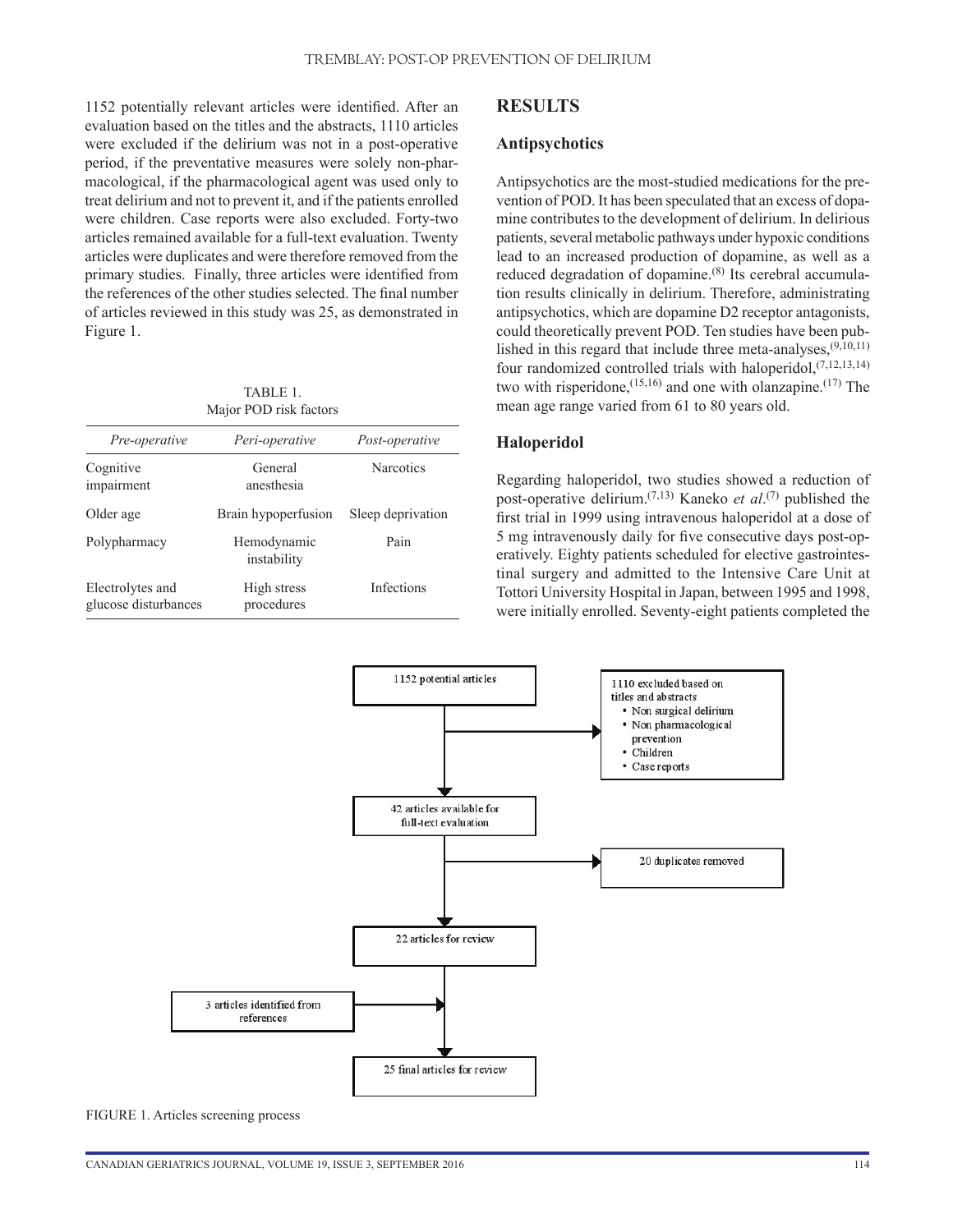study (intervention group  $n = 38$ , control group  $n = 40$ ). Two patients had to be excluded because they were admitted in the Intensive Care Unit (ICU) before the randomization. The control group received intravenous normal saline. The mean age was 72.4 years old in the haloperidol group and 73.1 years old in the placebo group. The patients underwent partial gastrectomy ( $n = 20$  in haloperidol group,  $n = 23$  in saline group), total gastrectomy ( $n = 8$  in haloperidol group,  $n = 6$ in saline group), or colectomy  $(n = 10$  in haloperidol group,  $n = 11$  in saline group). The diagnosis of delirium was made based on the Diagnostic and Statistical Manual of Mental Disorders criteria, DSM III-R. Post-operative delirium developed in 17 patients; 4 in the study group and 13 in the placebo group. The post-operative delirium began two to four days after the surgery. The incidence of delirium was significantly reduced in the study group using haloperidol compared to placebo (10.5% versus  $32.5\%$ ,  $p < .05$ ) with no major side effects found. Specifically, there were no extrapyramidal side effects. However, the study was non-blinded and the number of patients who completed the study was small  $(n = 78)$ . Wang *et al*. (13) completed a larger study with 457 patients 65 years or older undergoing non-cardiac surgery (intra-abdominal, intra-thoracic, spinal and extremital, superficial) with an ICU stay. The study was conducted from June 2009 to May 2010 in ICUs of two large tertiary teaching hospitals in Beijing, China. Exclusion criteria included patients undergoing neurosurgery, patients with parkinsonism, previous use of antipsychotics, profound dementia, use of cholinesterase inhibitor, and history of schizophrenia. The diagnosis of delirium was made using the confusion assessment method for the ICU. It was a double-blinded randomized controlled trial where the intervention group ( $n = 229$ ) received a bolus of haloperidol 0.5 mg followed by a drip infusion of 0.1 mg/ hour for 12 hours for a total of 1.7 mg intravenously, compared to a placebo group  $(n = 228)$ . The control group received normal saline. The mean age of both groups was 74 years old. A multicomponent approach to reduce risk factors of delirium was included in routine care, and non-pharmacologic strategies were applied first for patients who had developed delirium. The primary endpoint was the incidence of delirium during the first seven days after surgery. Within these seven days, 35 patients (15.3%) in the haloperidol and 40 patients (17.5%) in the placebo group developed post-operative delirium. There was a statistically significant decreased incidence of post-operative delirium in the haloperidol group compared to placebo (15.3% versus 23.2%,  $p = .031$ ). The intervention group also had a decreased ICU length of stay of 1.7 hour, which was statistically significant  $(p = .024)$ . However, the length of stay in hospital did not differ between the groups (11.0 days in both groups). Fukata *et al*. (12) enrolled 121 patients, 75-years-old or older, who underwent elective abdominal surgery under general anesthesia or elective orthopedic surgery under general or spinal anesthesia, between January 2007 and December 2012 in Japan. It was a randomized, open-label prospective trial

where the intervention group received haloperidol intravenously by drip infusion once daily (2.5 mg/day) from post-operative days 1 to 3. The non-intervention group did not receive preventive treatment. Delirium was assessed using the NEECHAM confusion scale, where a score below 20 (maximum score 30) after surgery was indicative of post-operative delirium. Patients who underwent emergency surgery, newly added or switched psychotropic medications within two weeks prior to surgery, or patients treated with haloperidol for delirium after surgery before the preventive administration, were excluded. In total, 59 patients were allocated in the intervention group (52 abdominal surgeries, 5 orthopedic surgeries, and 2 others) and 62 patients in the placebo group (55 abdominal surgeries, 4 orthopedic surgeries, and 3 others). Two patients used haloperidol on post-operative day 0 for therapeutic purposes in the control group, and had to leave the study. Therefore, 119 patients completed the study. The mean ages were 80.5 years in the intervention group and 80.2 years in the control group. The incidence of post-operative delirium in all patients was 37.8%. The incidence was not significantly lower in the intervention group than in the control group (33.3% in intervention group versus 42.4% in control group,  $p = .309$ ). Kalisvaart *et al*.<sup>(14)</sup> published a randomized, placebo-controlled, double-blind, clinical trial of low-dose haloperidol prophylaxis for post-operative delirium in elderly hip-surgery patients. Men and women aged 70 and older admitted for acute or elective hip surgery were considered for inclusion between August 2000 and August 2002 in a teaching hospital in the Netherlands. Four hundred and thirty patients were randomized, and 395 patients completed the study (intervention  $n = 201$ , placebo  $n = 194$ ). Patients were excluded if they had delirium at admission, no risk factors for post-operative delirium, use of cholinesterase inhibitors, parkinsonism, profound dementia, epilepsy, levodopa treatment, or prolonged QTc. Delirium was diagnosed using the criteria of Diagnostic and Statistical Manuel of Mental Disorder, Fourth Edition (DSM-IV) and Confusion Assessment Method (CAM) criteria. The intervention group received 1.5 mg of haloperidol by mouth daily for three consecutive post-operative days. Experienced geriatric nurses and geriatricians provided geriatric consultation to all patients. The overall incidence of post-operative delirium was 15.8%. There was no significant change in the incidence of delirium between the intervention and control group (15.1% versus 16.5%, respectively, relative risk =  $0.91$ , 95% CI =  $0.59-1.44$ ). However, the duration of delirium was less in the intervention group compared to placebo (5.4 days versus 11.8 days,  $p < .001$ ), as well as mean number of days in the hospital (mean difference 5.5 days,  $p < .001$ ).

#### **Risperidone**

The two double-blinded randomized controlled trials of risperidone showed promising results.(15,16) Prakanrattana and Prapaitrakool<sup> $(16)$ </sup> enrolled 126 patients aged over 40 years who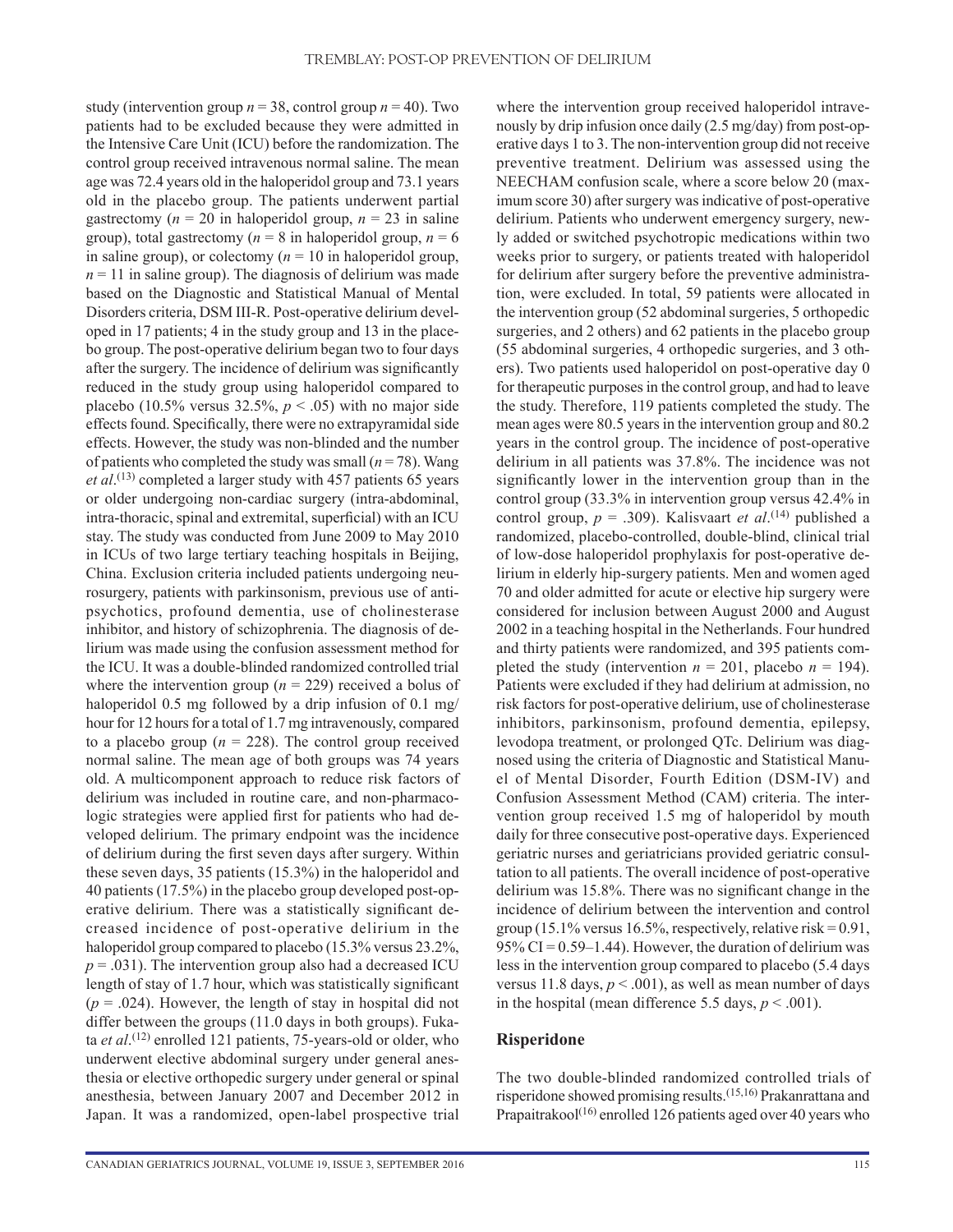had elective cardiac surgery under cardiopulmonary bypass (coronary artery bypass graft, valve, other). It was a randomized, double-blinded, placebo-controlled study. Patients who were to undergo emergency surgery, admitted to the intensive care unit, diagnosed with pre-operative delirium, or previous documented history of psychiatric problems were excluded. No patient was unable to participate in the study. The population was the youngest among the antipsychotics studies, with a mean age of 61 years old for both experimental and control groups. The patients were given either 1 mg of risperidone sublingual ( $n = 63$ ) or placebo ( $n = 63$ ) once after their operation upon awakening in the ICU. Delirium was diagnosed using the confusion assessment method for the intensive care unit (CAM-ICU). The incidence of post-operative delirium in the risperidone group was lower than the control group (11.1% versus 31.7%,  $p = .017$ ). However, the effect was only shown on the day of surgery (post-operative day 0), with no differences in the following days between patients in the two groups. There were no changes in the length of ICU stay (3.3 days in risperidone group versus 3.2 days in placebo group) or length of hospital stay (10.5 days in risperidone group versus 10.3 days in placebo group). Hakim *et al*. (15) published a randomized, double-blind, placebo-controlled, parallel-arm study, where 101 consecutive elderly patients who experienced subsyndromal delirium (SSD) after onpump cardiac surgery were enrolled between December 2007 and November 2010 at the Cardiothoracic Surgery Unity in Ain Shams University Hospital, Egypt. SSD was identified if patients had some, but not all, features of delirium on the Intensive Care Delirium Screening Checklist (ICDSC). Out of 243 subjects who underwent open-heart procedures with cardiopulmonary bypass, 101 were randomized to receive risperidone ( $n = 51$ ) or placebo ( $n = 50$ ). Patients with a Mini Mental State Examination (MMSE) score of less than 25 were excluded, as well as patients with hearing or visual impairment, Parkinson's disease, and a previous history of cerebrovascular disease. The results showed that risperidone 0.5 mg twice daily by mouth given to patients after on-pump cardiac surgery (CABG, valve) could reduce the progression of subsyndromal delirium (SSD) to delirium in patients older than 65 years old.<sup> $(15)$ </sup> Among the patients who experienced SSD post-operatively, the risperidone group had less delirium compared to the placebo group (13.7% versus 34% respectively,  $p = .031$ ). There was no effect on the duration of delirium, or the ICU or hospital lengths of stay.

#### **Olanzapine**

Larsen *et al*.<sup>(17)</sup> published the only study with olanzapine, which was a double-blind randomized controlled trial with patients undergoing elective hip or knee replacements at the England Baptist Hospital in Boston, MA, from 2005 to 2007. The patients screened for the trial included all patients age 65 years or older and those less than 65 years old with a history of post-operative delirium who were scheduled for

elective total knee- or total hip-replacement surgery. Patients with dementia were excluded. Four hundred and ninety-five patients were stratified and 95 patients dropped out before receiving the study drug. Therefore, 400 patients completed the study (intervention group  $n = 196$ , placebo group  $n = 204$ ). The mean age was similar in both groups (73.4 years in olanzapine group and 74.0 in placebo group). The intervention group was given a total 10 mg of olanzapine by mouth in two divided doses: 5 mg immediately before the surgery and 5 mg immediately after the surgery. Delirium was diagnosed using the DSM-III-R criteria. There was a reduced incidence of post-operative delirium in the olanzapine group compared to placebo (14.3% versus 39.6%, *p* < .0001). However, the patients receiving olanzapine who developed delirium had a more severe and prolonged delirium that was attributed to the greater anticholinergic property of this antipsychotic (2.2 days versus 1.6 days,  $p = .02$ ).

#### **Systematic Reviews with Meta-analyses**

Three systematic reviews with meta-analyses were published in 2013 regarding antipsychotic prophylaxis for POD.<sup> $(9,10,11)$ </sup> Gilmore and Wolfe<sup>(10)</sup> analyzed five randomized clinical trials, four of which were double-blinded, as detailed above.<sup> $(7,13,14,16,17)$ </sup> There was a positive effect of prophylactic antipsychotic to prevent POD (14.4% in intervention group versus 27.1% in placebo group) with a risk reduction of 12.7%. Based on this risk reduction, eight patients would need to be given antipsychotic prophylaxis to prevent one case of delirium. Teslyar *et al*. (9) analyzed the same five trials and showed that prophylaxis with antipsychotics reduces the incidence of delirium, with a number needed to treat (NNT) from 4.00 to 12.6, and a relative risk ratio of 0.51. Hirota and Kishi<sup>(11)</sup> analyzed six randomized clinical trials,<sup> $(7,13,14,15,16,17)$ </sup> where the study by Hakim *et al*.<sup>(15)</sup> regarding subsyndromal delirium was added. The data showed that antipsychotics significantly reduce the incidence of POD compared to placebo with a relative risk ratio of 0.50 and a NNT of 7. There was no significant change in the length of hospital stay, duration of delirium, or severity of delirium with prophylactic antipsychotics compared to placebo in two reviews with meta-analyses.<sup>(10,11)</sup>

#### **Cholinesterase Inhibitors**

The central cholinergic system is strongly implicated in the neuropathogenesis of delirium. Specifically, under a variety of conditions such as brain hypoxia, cerebrovascular accident, infections, or trauma, there is a reduced synthesis and release of central acetylcholine that lead clinically to confusion and delirium.(8) Also, the prevalence of delirium is higher in patients with an increased serum anticholinergic activity level.(18) These observations lead to clinical trials where cholinesterase inhibitors were administered pre-operatively to prevent delirium. Five double-blind randomized controlled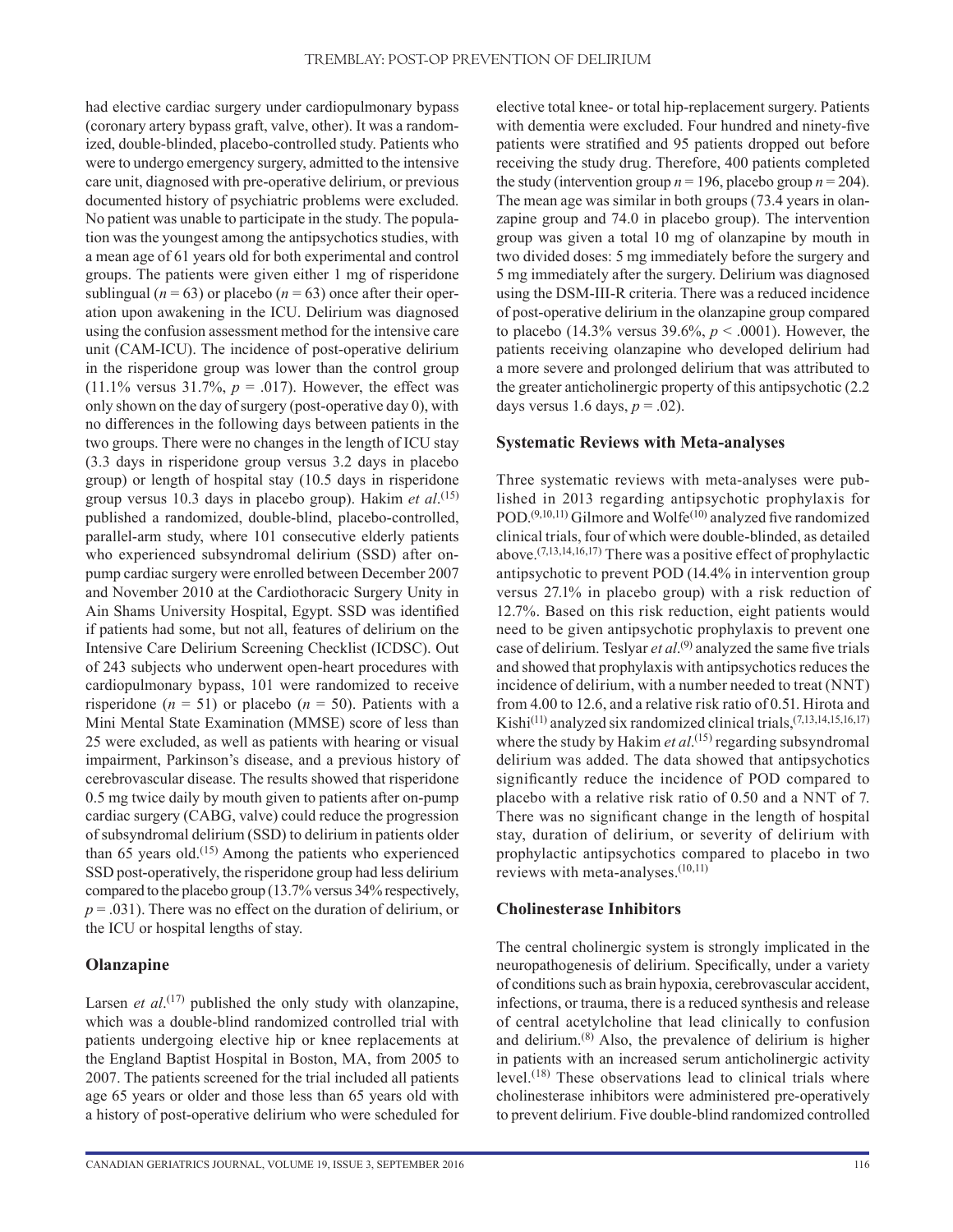trials of cholinesterase inhibitors have been published; three with donepezil and two with rivastigmine.<sup>(19,20,21,22,23)</sup> The total number of patients enrolled was 270. None of these studies found a significant reduction in the incidence of POD compared to placebo.

### **Donepezil**

Lipztin *et al*. (21) published a pilot trial where they recruited patients over the age of 50 who were scheduled for elective total knee or hip arthroplasty between May 2000 and April 2003 at Baystate Medical Center in Springfield, Massachusetts. Patients who were currently using donepezil, with gastroesophageal reflux disase, or sick-sinus syndrome were excluded. Ninety patients were randomized to donepezil or placebo, although 10 patients were not operated on or took no study medication. Therefore, 80 patients truly completed the study (intervention group  $n = 39$ , placebo  $n = 41$ ). The intervention group was administered 5 mg of donepezil daily for one month (two weeks before and two weeks after the surgery). Delirium was diagnosed using the DSM-IV criteria. The mean age was 67 years old and the average pre-operative Mini-Mental State exam score was 29/30 in both groups. There was no change in the incidence of post-operative delirium (21% in intervention group, versus 17% control group,  $p = .69$ ). There was also no change in the mean duration of post-operative delirium (1.0 days in intervention group versus 1.3 days in placebo group,  $p = .12$ ). Sampson *et al*.<sup>(19)</sup> gave 5 mg of donepezil daily for four consecutive post-operative days to patients with elective hip joint replacement. This was a double-blind, placebo controlled, parallel group randomized feasibility study conducted at the Royal Free Hospital NHS Trust (London, UK) between October 2003 and January 2004. Patients with a MMSE score of less than 26 were excluded. The diagnosis of delirium was made using the DSI scale. Fifty patients were randomized, but 14 withdrew after randomization. Thirty-three patients completed the trial (donepezil group *n* = 19, placebo group *n* = 14). The mean age was 68 years old. The overall incidence of post-operative delirium was 21.2%. There was a decrease of post-operative delirium in the intervention group compared to placebo but it was not statistically significant (9.5% versus 35.7%, respectively,  $p = .08$ ). There was no change in the mean length of hospital stay (9.9 days in donepezil group versus 12.1 days in placebo group,  $p = .09$ ). Marcantoni *et al*.<sup>(20)</sup> were the only authors who studied a cholinesterase inhibitor in an acute setting, with 16 patients aged 70 and older who had hip fractures. Patients admitted to the orthopedics service of a large academic medical centre were screened from January 2007 to August 2008. Those currently on cholinesterase inhibitor with advanced dementia or pathologic fracture due to metastatic cancer were excluded. Sixty patients were approached for participation, and 16 patients provided informed consent and were enrolled in the study (intervention group  $n = 7$ , placebo  $n = 9$ ). The mean age was 87 years old. Donepezil 5 mg daily was given for 30 days. There was no change in the

incidence of post-operative delirium over a six-week period (64% versus 64%) using the CAM criteria and the Memorial Delirium Assessment Scale (MDAS).

### **Rivastigmine**

Similar conclusions were drawn from the two rivastigmine trials.(22,23) Gamberini *et al*. (23) published a double-blind, randomized, placebo-controlled trial where patients 65 years or older undergoing elective cardiac surgery (CABG and/or valve repair) were enrolled from February 2006 until July 2007 at the Division of Cardiac Surgery at the University Hospital Basel, Basel, Switzerland. Patients with previous or ongoing treatment with cholinesterase inhibitors were excluded, as well as patients with a MMSE score of less than 15. The CAM was used to diagnose delirium. One hundred and twenty patients were randomized and 113 patients completed the study (intervention group  $n = 56$ , placebo group  $n = 57$ ). The intervention group was given 1.5 mg of rivastigmine by mouth three times a day for seven days. The mean age was 74 years old. The overall incidence of post-operative delirium was 31.0%. There was no significant difference of post-operative delirium between the intervention and the control groups  $(32.1\%$  versus 29.8%, respectively,  $p = .8$ ). There was also no change in the median duration of delirium in both groups (3 days in placebo group and 2.5 days in rivastigmine group,  $p = .3$ ) and length of hospital stay (both groups with median of 13 days). A transdermal patch of rivastigmine was used instead by Zaslavsky *et al.*<sup>(22)</sup> to bypass the enteral malabsorption encountered after a surgery. It was a randomized, placebo-controlled, double-blind clinical trial where patients of 65 years and older admitted for elective surgery under general anesthesia were screened. Only the patients at risk for developing post-operative delirium were eligible (MMSE score of less than 24, history of prior delirium, severe illness, pre-operative use of psychoactive drugs, and advanced age > 70 years). The 5 cm2 patch was applied for 24 hours pre-operatively in patients of the intervention group. Twenty-eight patients completed the study (11 rivastigmine and 17 placebo). The overall incidence of post-operative delirium was 21.4%. There was a reduced incidence of post-operative delirium in the intervention group but it was not statistically significant (18% versus 23%,  $p = .785$ ). This study was halted prematurely because of a warning by the rivastigmine manufactuer (Novartis) about the possible increased risk of mortality in critically ill patients receiving oral rivastigmine.(24)

#### **Statins**

It has been hypothesized in animal and human models that statins have neuroprotective effects through anti-inflammatory and immunomodulatory properties in strokes, multiple sclerosis, or Alzheimer's disease.<sup>(25,26)</sup> Three observational studies were published where authors tried to find a similar neuroprotective effect of statins against POD.(27,28,29) The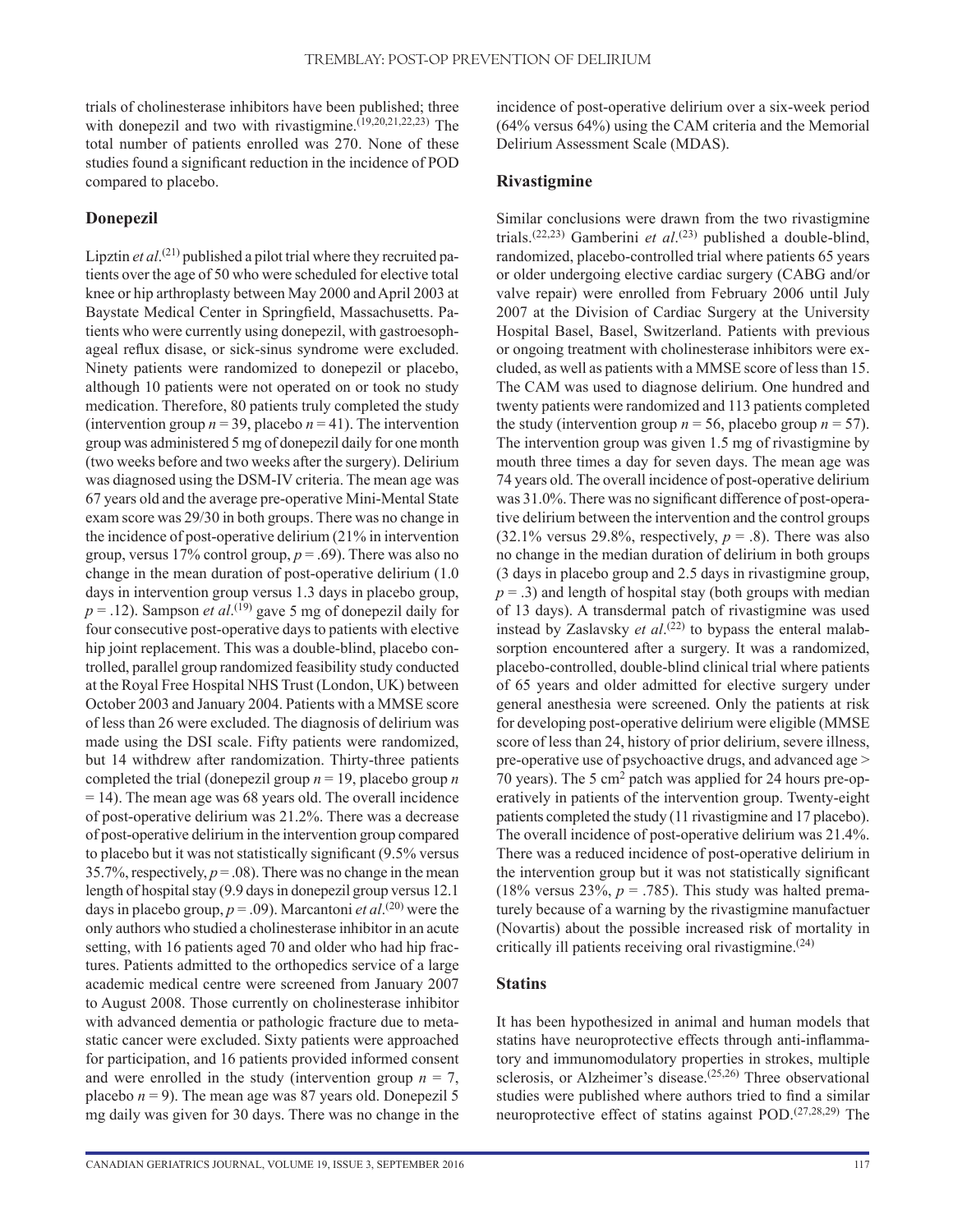conclusions differed from one to another. Redeilmeier *et al*. (29) published a retrospective cohort study with more than 280,000 patients who had elective surgery. The incidence of delirium was significantly increased in the group of patients receiving statins in the year before the surgery compared to the group who did not take statins  $(1.4\% \text{ versus } 1.1\%, p < .001)$ . This association was not observed with other cardiovascular medications such as antihypertensives or antiplatelet therapy. Katznelson *et al*.<sup>(28)</sup> found instead a reduction of post-operative delirium in a prospective observational study in patients with cardiac surgery. The group that was taking statins had less delirium than the other group (10.8% versus 12.8%). Finally, the observational cohort study of Mariscalco *et al*. (27) in patients undergoing coronary artery bypass graft found no reduction of POD in the group taking statins prior to surgery  $(10.8\% \text{ versus } 12.8\% \text{, respectively, } p = .18).$ 

#### **Corticosteroids**

Delirium is also partially explained by a neuroinflammatory process where proinflammatory cytokines cause central synaptic dysfunction and neuronal damage.(8) This inflammatory state, which can be triggered by cardiac procedures on cardiopulmonary bypass for example, may respond to potent anti-inflammatory drugs such as corticosteroids.<sup>(30)</sup> Mardani and Bigdelian $(31)$  published one study where dexamethasone was used to prevent POD. The study was carried out in Chamran Heart Center, a teaching hospital of Isfahan University, Iran. All male and female patients undergone elective CABG on cardiopulmonary bypass were screened and included in the study from January 2009 to February 2011. It was a randomized controlled trial with 93 patients (dexamethasone group  $n = 43$ , placebo group  $n = 50$ ). Patients older than 80 years of age or with a history of delirium were excluded. Delirium was diagnosed with the DSM-IV criteria. The mean ages were 65 years old in the dexamethasone group and 60 years old in the placebo group. The subjects were given 8 mg of dexamethasone intravenously before and after the surgery. The dexamethasone group had less post-operative delirium compared to placebo (16.3% versus 38%, respectively,  $p = .03$ ), as well as a decreased ICU length of stay (2.86 days versus 3.68 days,  $p = .004$ ) and hospital length of stay (12.93 days versus 13.64 days,  $p = .02$ ). However, the reduction of POD was only statistically significant on the first post-operative day (9.3% in dexamethasone group versus 26% in placebo group,  $p = .03$ ) and not the following days  $(4.7\% \text{ versus } 10\%$ ,  $p = .40$  on post-operative day 2; 2.3% versus 2%,  $p = 1$  on post-operative day 3). There were more hyperglycemias in the dexamethasone group, but no significant differences on post-operative infections compared to placebo group.

#### **Gabapentin**

Studies have shown that pre-operative and post-operative pain confers a greater risk to develop POD in the elderly.<sup>(32,33,34)</sup> Gabapentin, an anticonvulsant often used for neuropathic pain, appears to also decrease the level of post-operative pain.<sup>(35)</sup> Leung *et al*.<sup>(36)</sup> published a pilot clinical trial using gabapentin to control post-operative pain and hence prevent POD. This study was conducted in 2005 at the University of California, San Francisco Medical Center. Patients who were 45 years of age and older, undergoing surgery involving the spine, and requiring general anesthesia were included. Patients already taking pre-operative gabapentin were excluded. Twenty-one patients were enrolled (gabapentin group  $n = 9$ , placebo group  $n = 12$ ). Delirium was diagnosed using the CAM. The mean ages were 57 years old in the gabapentin group and 61 years old in the placebo group. The intervention group was given gabapentin 900 mg once daily for four consecutive days, with the first dose being given before the surgery. There was a reduction of post-operative delirium in the gabapentin group compared to placebo (0% versus 41.7%,  $p = .045$ ). Also, the gabapentin group had a reduced use of intravenous patient-controlled analgesia (PCA) hydromorphone in the first two post-operative days. Interestingly, no patients had an agitated delirium. One patient in each group had post-operative sedation.

#### **Benzodiazepines**

Since sleep disturbance is a core feature in delirium, Aizawa *et al*. (37) published a non-double blinded controlled clinical trial using different sedative agents to improve sleep after surgery and thus prevent POD. A total of 42 consecutive patients aged over 70 years old, but less than 86 years old, who underwent gastric or colorectal cancer resections under general anesthesia were enrolled in Hiratsuka City Hospital, Japan. Patients with "mental disorders" were excluded. Delirium was diagnosed using the DSM-IV criteria. Two patients dropped out due to incomplete administration of the agents. Forty completed the study (intervention group  $n = 40$ , placebo group  $n = 40$ ) with a mean age of 76 years old in both intervention and non-intervention groups. The intervention group received the "delirium-free protocol" (DFP), which is intramuscular diazepam, intravenous flunitrazepam infusion, and intravenous pethidine infusion for the first three post-operative nights, from 8:00 pm until 4:00 am. The non-DFP group did not receive a placebo. There was a significant reduction of post-operative delirium in the intervention group (35% versus 5%,  $p = .023$ ). However, eight patients in the DFP group (40%) developed "morning lethargy".

#### **Melatonin**

The melatonin pathway has had increased attention in the delirium literature recently.<sup>(38)</sup> Melatonin plays a significant role in the regulation of the circadian rhythm and sleep-wake cycle, the latter being a core feature in delirium. Also, it has been demonstrated that patients with hyperactive delirium have lower urinary levels of melatonin compared to non-delirious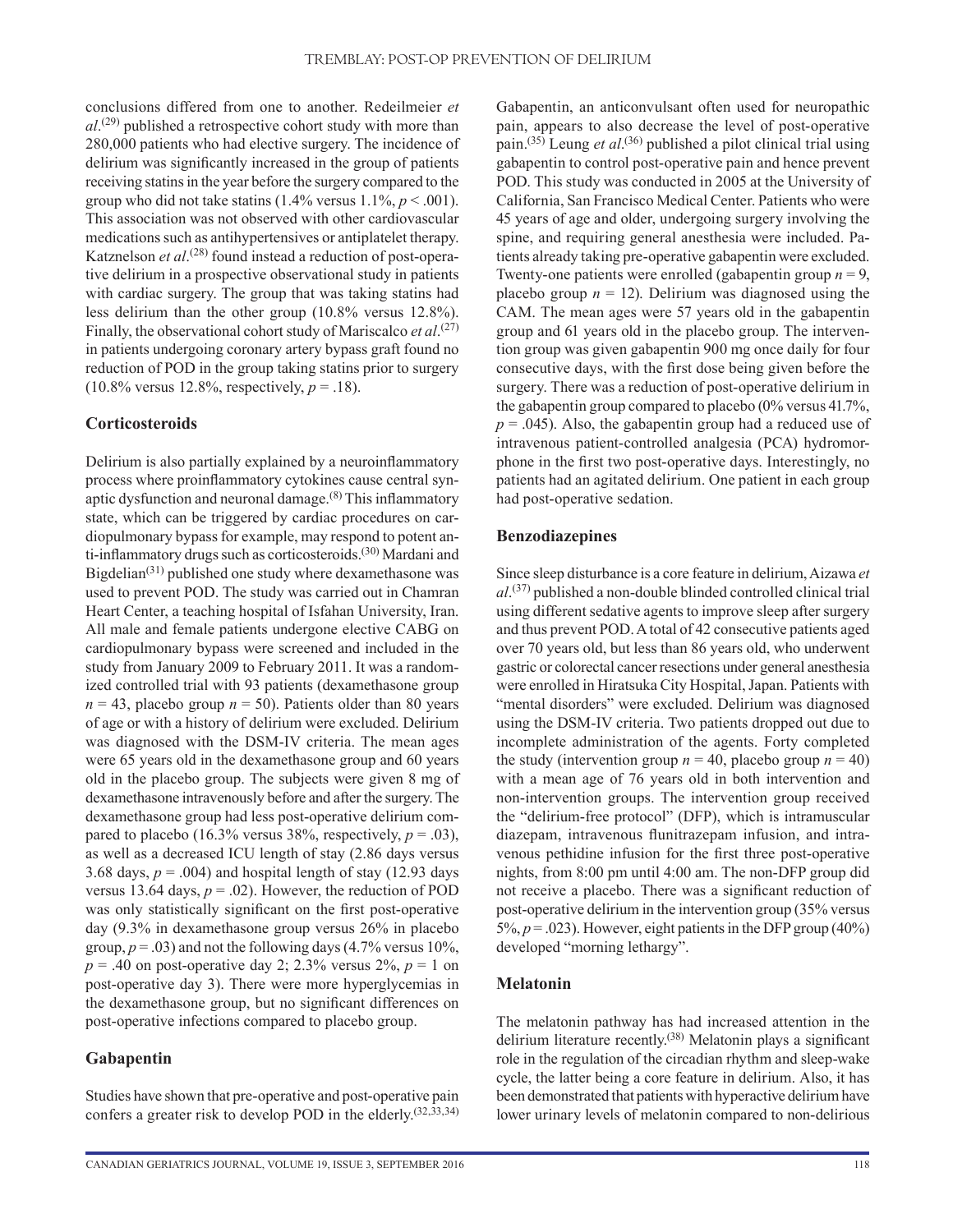patients.(39) Three double-blinded randomized controlled trials have been published: two with melatonin, and one with tryptophan. $(40,41,42)$  The results of a double-blind randomized controlled trial not yet published with ramelteon was also available through a conference abstract. $(43)$ 

### **Melatonin**

The study by Sultan $(40)$  is the only one that found a reduction of POD with melatonin. It was a controlled randomized double-blind study where patients older than 65 years of age who underwent elective hip arthroplasty under spinal anesthesia were included. Patients with dementia, intracranial events (e.g., stroke, bleeding, infection) and psychoactive drugs were excluded. Three hundred patients were tried to be enrolled in the study; 78 were excluded before of pre-operative delirium, 11 were further excluded due to the need to induce general anesthesia for different causes, and 8 more were excluded for post-operative ICU admission. Two hundred and three patients completed the study. The mean age was 71 years old. Delirium was diagnosed using the Abbreviated Mental Test (AMT). The patients were separated in four groups and were given placebo ( $n = 49$ ), melatonin ( $n = 53$ ), midazolam ( $n =$ 50), or clonidine  $(n = 51)$  before the surgery. The melatonin group a significant reduction of POD compared to placebo (0.4% versus 32.7%). Interestingly, 26% of the patients were excluded because they were in delirium before the operation. De Jonghe et al.<sup>(41)</sup> studied the administration of melatonin in patients aged 65 years or older who were admitted for emergent acute hip fractures repair. It was a multi-centre, double-blind, randomized controlled trial between November 2008 and May 2012 in one academic and two non-academic hospitals in The Netherlands. Patients already in delirium were excluded. Four hundred and fifty-two patients were randomized, and 74 patients were excluded. The trial involved 378 patients (melatonin group  $n = 186$ , placebo  $n = 192$ ) who were given 3 mg of melatonin on the evening on admission for a total of five days. The mean age was 84 years old. No reduction of POD was noted (25.5% in control group versus 29.6% in intervention group,  $p = .4$ ), nor the duration of delirium, its severity, or the functional outcome of the patients at three months using Katz-ADL score.

# **Tryptophan**

Tryptophan, which is an essential amino acid synthesised to serotonin and then melatonin, has also been studied. Low-levels of tryptophan serum activity have been measured post-operatively in patients, which lead to the trials by Robinson *et al*. in 2008 and 2014.(43,44) The 2014 study was a randomized, double-bind, placebo-controlled trial with individuals aged 60 and older undergoing major surgery (abdominal, non-cardiac thoracic, cardiac, vascular) with an ICU stay at the Denver Veterans Affairs Medical Center, Colorado, between December 2008 and December 2012. Patients who underwent an emergency surgery were excluded. Three hundred and twenty-five patients were enrolled, and 24 patients were withdrawn from the study; 301 patients completed the study (intervention group  $n = 152$ , placebo  $n = 149$ ). The mean age was 69. Delirium was diagnosed using the CAM-ICU criteria. Tryptophan 1 g was administered orally three times a day after the surgery for a total of nine days, or until ICU discharge. The overall incidence of post-operative delirium was 39%. Even though the tryptophan serum level was significantly higher in the intervention group post-operatively, there was no reduction of the incidence of delirium (40% in intervention group versus 37% in control group, *p* = .60), and no reduction in the duration of delirium (2.9 days in intervention group versus 2.4 days in placebo group,  $p = .12$ )

# **Ramelteon**

Yamaguchi et al.<sup>(43)</sup> completed a double-blinded randomized controlled trial using ramelteon. It is a sleep agent that binds specifically to MT1 and MT2 receptors in the hypothalamus. They enrolled 42 patients who were 70 years old or older who underwent elective total knee replacement. The intervention group was given ramelteon 8 mg orally every night for four days. There was no statistically significant difference of POD between the two groups (0% in ramelteon group versus 9.2% in placebo,  $p = 0.48$ ) or subsyndromal delirium. Only the abstract was available at the time of this review.

A summary of all clinical studies reviewed is found in Table 2.

# **DISCUSSION**

Delirium is a very complex confusional syndrome the pathophysiology of which remains to be fully understood. Many mechanisms, likely intertwined, play a role. Studies suggest that an imbalance of neurotransmitters such as acetylcholine deficiency and dopamine excess may be responsible for delirium.(8) This is what led to the use of either cholinesterase inhibitors or antipsychotics to prevent POD. Surgery creates a proinflammatory cascade causing brain edema and hypoperfusion. It increases the risk of gaseous, fat, or lipid cerebral microemboli, causing acute and prolonged cognitive dysfunction.(45) Medications with anti-inflammatory or anti-thrombotic properties, such as dexamethasone and statins, have therefore been studied, hoping they could prevent POD.<sup>(27,28,29,31)</sup> Since the disruption of the sleep-wake cycle is a core feature in delirium, the idea that disturbances of the metabolism of melatonin and its derivatives led to delirium is interesting.(38) Objective measurements have been made, but the causal relation is still unclear.(38,39,44)

Each of these studies targeted one putative mechanism of delirium, and the results are therefore limited. The few studies that found a reduction of the incidence of POD were mostly studies with a small population or non-double blind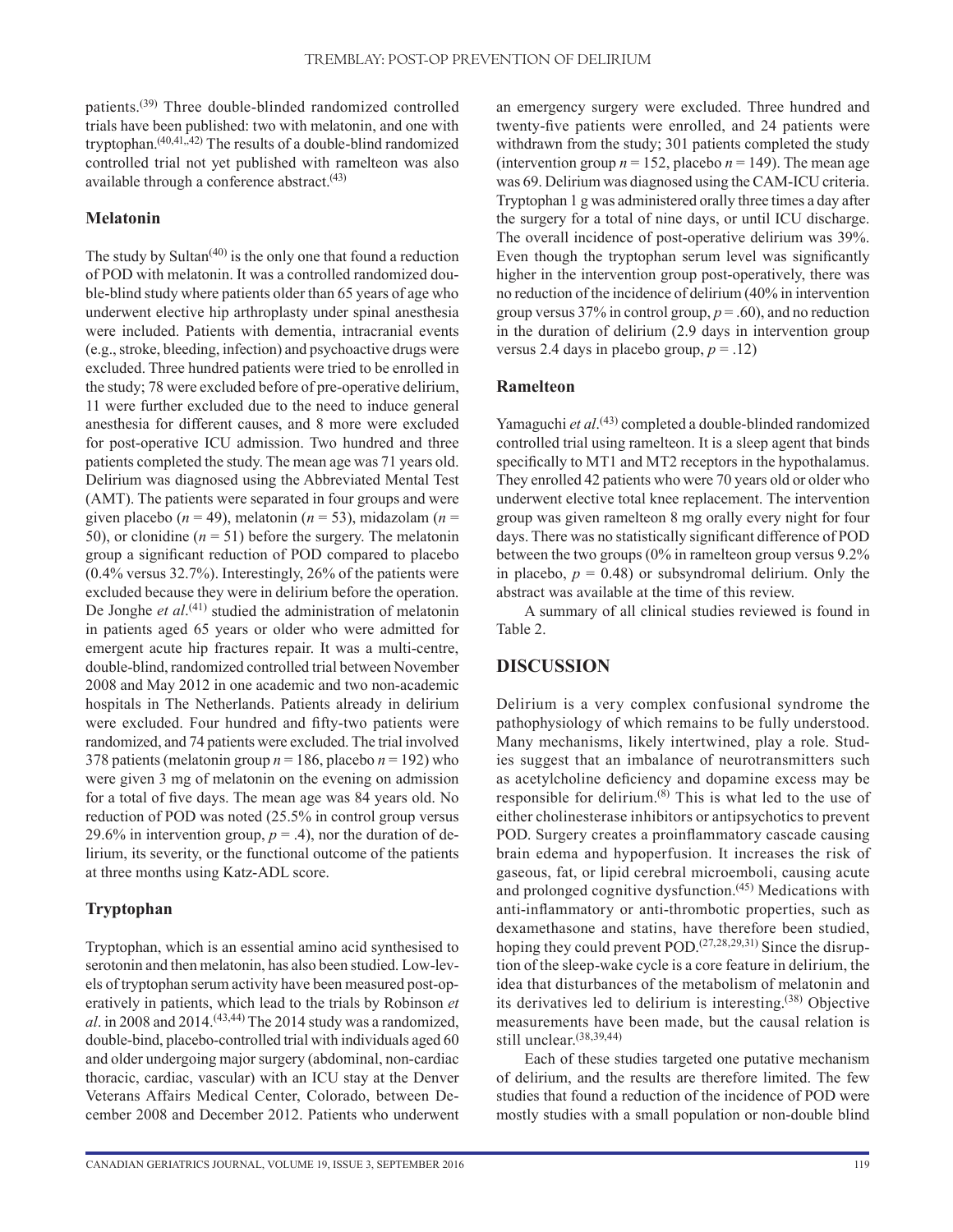|                                                        |        |                                                                                                                    |                                  |                    | Summary of clinical studies<br>TABLE <sub>2</sub>                                                               |                 |                               |              |                    |                                                                                                                                                                                         |
|--------------------------------------------------------|--------|--------------------------------------------------------------------------------------------------------------------|----------------------------------|--------------------|-----------------------------------------------------------------------------------------------------------------|-----------------|-------------------------------|--------------|--------------------|-----------------------------------------------------------------------------------------------------------------------------------------------------------------------------------------|
| Author                                                 | $\geq$ | <b>Study Setting</b>                                                                                               | Type of Surgery                  | Delirium           | Intervention                                                                                                    |                 | Control Group                 |              | Intervention Group | Outcomes                                                                                                                                                                                |
|                                                        |        |                                                                                                                    |                                  | Criteria           |                                                                                                                 | <b>Total</b>    | Delirium                      | <b>Total</b> | Delirium           |                                                                                                                                                                                         |
| Antipsychotics (10)                                    |        |                                                                                                                    |                                  |                    |                                                                                                                 |                 |                               |              |                    |                                                                                                                                                                                         |
| Teslyar et al. <sup>(9)</sup><br>United States         | 1,491  | Meta-analysis<br>(5 RCTs)                                                                                          |                                  |                    |                                                                                                                 | 753             | $(27.1\%)$<br>204             | 738          | $(14.4\%)$<br>106  | (NNT 4 to 12.6)<br>RR 0.51                                                                                                                                                              |
| Gilmore et al. <sup>(10)</sup><br><b>United States</b> | 1,491  | Meta-analysis<br>(5 RCTs)                                                                                          |                                  |                    |                                                                                                                 | 753             | $(27.1\%)$<br>204             | 738          | (14.4%)<br>106     | (NNT 4 to 70)<br>RR 0.42                                                                                                                                                                |
| Hirota and Kishi <sup>(11)</sup><br>United States      | 1,689  | Meta-analysis<br>(6 RCTs)                                                                                          |                                  |                    |                                                                                                                 | 803             | $(27.5\%)$<br>221             | 791          | $(14.2\%)$<br>113  | (NNT 4 to 7)<br>RR 0.50                                                                                                                                                                 |
| Fukata et al. <sup>(12)</sup><br>Japan                 | 119    | prospective trial<br>$\geq$ 75 years old,<br>randomized<br>open-label                                              | or orthopedic<br>surgery         | Scale              | Confusion drip infusion for 3 days<br>Elective digestive NEE-CHAM Haloperidol 2.5 mg IV<br>(POD1 to 3)          | $60\,$          | (33.3%)<br>20                 | 59           | (42.4%)<br>25      | No reduction of delirium<br>incidence, duration, or<br>severity even in high<br>risk patients                                                                                           |
| Wang et al. <sup>(13)</sup><br>China                   | 457    | ChEI <sup>a</sup> or profound<br>$\geq 65$ years old in<br>Excluded if use<br>double-blind<br>ICU, RCT<br>dementia | Non-cardiac<br>surgery           | CAM-ICU            | Haloperidol 0.5 mg IV<br>bolus then infusion 0.1<br>non-pharmacological<br>mg/h for 12 hours +<br>for all       | 228             | (23.2%)<br>53                 | 229          | $(15.3\%)$<br>35   | NNT 12), length of ICU<br>delirium, and delirium<br>Incidence of delirium<br>stay, time to onset of<br>reduced (OR 0.574,<br>was significantly<br>free days                             |
| Kalisvaart et al. <sup>(14)</sup><br>The Netherlands   | 430    | $\geq$ 70 years old, RCT<br>ChEI or profound<br>Excluded if use<br>double-blind<br>dementia                        | Acute or elective<br>hip surgery | CAM-ICU<br>DSM-IV  | pharmacological for all<br>until POD $3$ ) + non-<br>6 days (admission<br>mg po tid for 1 to<br>Haloperidol 0.5 | 218             | $(16.5\%)$<br>36              | 212          | $(15.1\%)$<br>32   | significant reduction of<br>intensity, and length of<br>delirium incidence; but<br>reduction in duration,<br>stay among delirious<br>No statistically<br>patients                       |
| Kaneko et al. $^{(7)}$<br>Japan                        | 78     | RCT non-blinded                                                                                                    | Gastro-intestinal<br>surgery     | DSM-III-R          | die for 5 days (POD 1<br>Haloperidol 5 mg IV<br>$\frac{1}{5}$                                                   | $\overline{40}$ | $(32.5\%)$<br>$\overline{13}$ | 38           | $(10.5\%)$         | Incidence of delirium<br>reduced (NNT 4.55)<br>was significantly                                                                                                                        |
| Hakim et al. <sup>(15)</sup><br>Egypt                  | $90\,$ | $\geq$ 65 years old RCT<br>double-blinded<br>MMSE < 25<br>Excluded if                                              | On-pump cardiac<br>surgery       | ICDSC <sup>b</sup> | q12h after extubation in<br>Risperidone 0.5 mg po<br>SSD <sup>c</sup> (until resolution<br>or delirium)         | 45              | (34%)<br>$\overline{17}$      | 45           | (13.7%)            | (NNT 4.9); no reduction<br>progression to delirium<br>significantly reduced<br>in SSD patients was<br>duration of delirium<br>length of stays and<br>of ICU or hospital<br>Incidence of |

CANADIAN GERIATRICS JOURNAL, VOLUME 19, ISSUE 3, SEPTEMBER 2016

# TREMBLAY: POST-OP PREVENTION OF DELIRIUM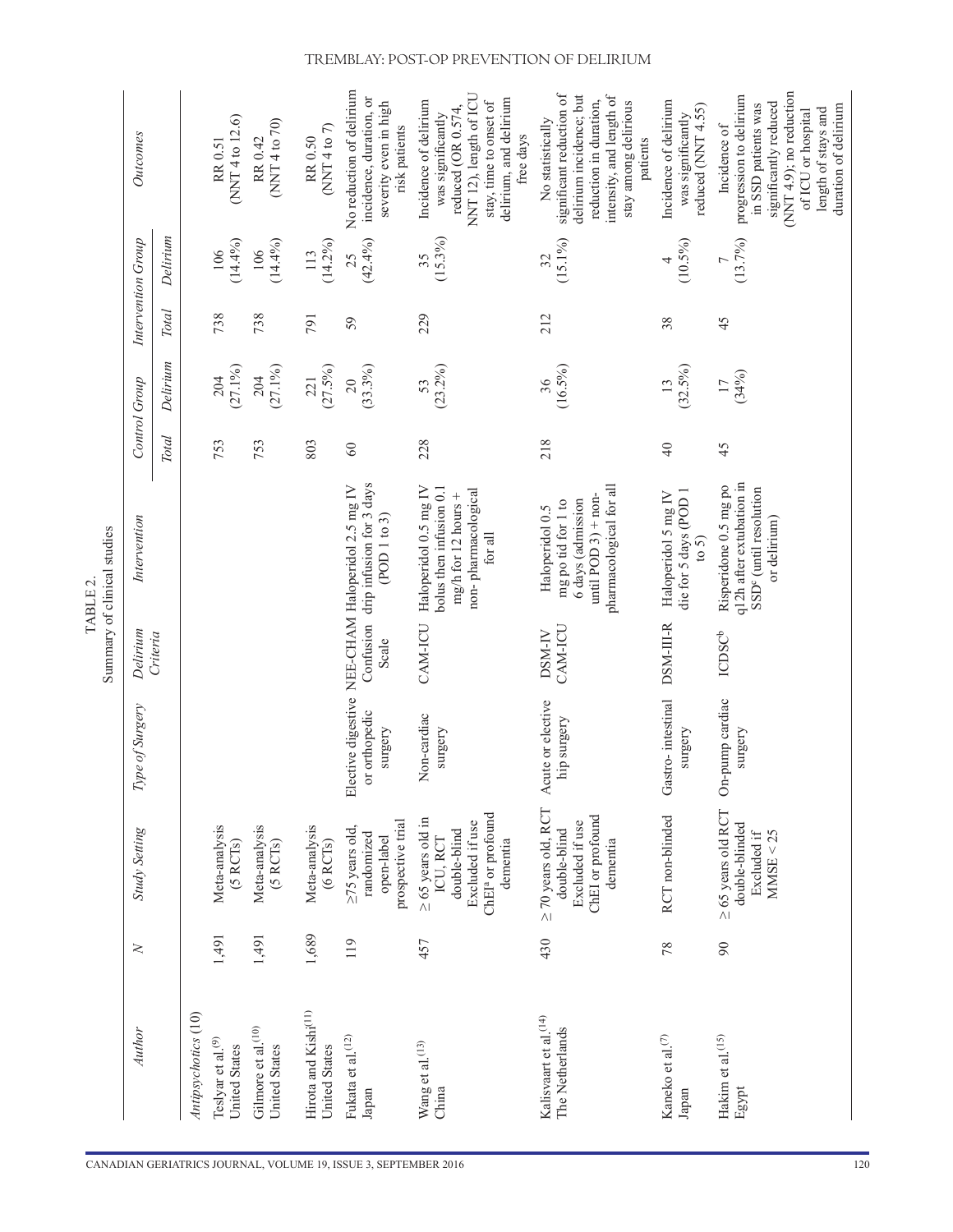|                                                            |                 |                                                                                                      |                                                       |                             | Continued<br>TABLE <sub>2</sub>                                              |                 |                               |                 |                        |                                                                                                                                                   |
|------------------------------------------------------------|-----------------|------------------------------------------------------------------------------------------------------|-------------------------------------------------------|-----------------------------|------------------------------------------------------------------------------|-----------------|-------------------------------|-----------------|------------------------|---------------------------------------------------------------------------------------------------------------------------------------------------|
| Author                                                     | $\geq$          | <b>Study Setting</b>                                                                                 | Type of Surgery                                       | Delirium                    | Intervention                                                                 |                 | Control Group                 |                 | Intervention Group     | Outcomes                                                                                                                                          |
|                                                            |                 |                                                                                                      |                                                       | Criteria                    |                                                                              | <b>Total</b>    | Delirium                      | <b>Total</b>    | Delirium               |                                                                                                                                                   |
| Antipsychotics (10)                                        |                 |                                                                                                      |                                                       |                             |                                                                              |                 |                               |                 |                        |                                                                                                                                                   |
| Prakanrattana and<br>Prapaitrakooi(16)<br>Thailand         | 126             | RCT double-blind<br>$>$ 40 years old                                                                 | gery with CPB <sup>d</sup><br>Elective cardiac<br>sur | CAM-ICU                     | once post-operatively<br>Risperidone 1 mg SL<br>in ICU                       | 63              | (31.7%)<br>$\gtrsim$          | 63              | $(11.1\%)$             | Incidence of delirium<br>reduced (NNT 4.85)<br>was significantly                                                                                  |
| Larsen et al. $(17)$<br>United States                      | 403             | $\geq$ 65 years old or <65<br>Excluded if dementia<br>POD RCT double-<br>with prior history<br>blind | Elective TKR or<br>THR                                | DSM-III-R                   | immediately before and<br>Olanzapine 5 mg po<br>after surgery                | 207             | $(39.6\%)$<br>82              | 196             | $(14.3\%)$<br>28       | however duration and<br>Incidence of delirium<br>severity of delirium<br>were significantly<br>reduced (NNT 4);<br>was significantly<br>increased |
| Cholinesterase Inhibitors (5)                              |                 |                                                                                                      |                                                       |                             |                                                                              |                 |                               |                 |                        |                                                                                                                                                   |
| Marcantonio et al. <sup>(20)</sup><br><b>United States</b> | $\geq$          | $\geq$ 70 years old RCT<br>double-blind                                                              | Surgical repair hip<br>fracture                       | <b>CAM</b>                  | Donepezil 5 mg po die<br>for 30 days (1st dose                               | $\sigma$        | (64%)<br>$9/14^e$             | $\overline{ }$  | (64%)<br>$7/11$        | significant reduction of<br>No statistically                                                                                                      |
|                                                            |                 | ChEI or profound<br>Excluded if use<br>dementia                                                      |                                                       |                             | 24h pre-op)                                                                  |                 |                               |                 |                        | delirium incidence over<br>6-week period                                                                                                          |
| Sampson et al. <sup>(19)</sup><br>United Kingdom           | 33              | RCT double-blind                                                                                     | Elective THR                                          | $\mathrm{DSI}^{\mathrm{f}}$ | after surgery for 4 days<br>Donepezil 5 mg po die                            | $\overline{4}$  | (35.7%)                       | $\overline{19}$ | $(9.5\%)$              | significant reduction of<br>No statistically                                                                                                      |
|                                                            |                 | MMSE $\leq 26$<br>Excluded if                                                                        |                                                       |                             | (POD0 to 3)                                                                  |                 |                               |                 |                        | delirium incidence                                                                                                                                |
| Liptzin et al. <sup>(21)</sup><br>United States            | 80 <sup>g</sup> | Excluded if use of<br>RCT double-blind<br>$\geq$ 50 years old<br>donepezil                           | Elective THR or<br>TKR                                | DSM-IV                      | Donepezil 5 mg po die<br>total 28 days (14 days<br>pre-op and post-op)       | $\frac{1}{4}$   | 7 (17.1%)                     | 39              | $(20.5\%)$<br>$\infty$ | No reduction of delirium<br>incidence                                                                                                             |
| Zaslavsky et al. <sup>(22)</sup><br><b>United States</b>   | 28              | $\geq$ 65 years old RCT<br>double-blind                                                              | Elective major<br>Patients at risk<br>surgery         | CAM-ICU                     | cm <sup>2</sup> before surgery for<br>Rivastigmine patch 5<br>24h            | $\overline{11}$ | (23%)                         | $\equiv$        | (18%)<br>$\mathcal{L}$ | significant reduction of<br>delirium incidence<br>No statistically<br>Study halted<br>prematurely                                                 |
| Gamberini et al. <sup>(23)</sup><br>Switzerland            | 113             | Excluded if use ChEI<br>$\geq$ 65 years old RCT<br>or MMSE $<15$<br>double-blind                     | surgery with CPB<br>Elective cardiac                  | CAM                         | Rivastigmine 1.5 mg po<br>tid evening pre-op<br>until POD 6<br>(total 33 mg) | 57              | $(29.8\%)$<br>$\overline{17}$ | 56              | $(32.1\%)$             | of delirium incidence<br>No reduction                                                                                                             |

# TREMBLAY: POST-OP PREVENTION OF DELIRIUM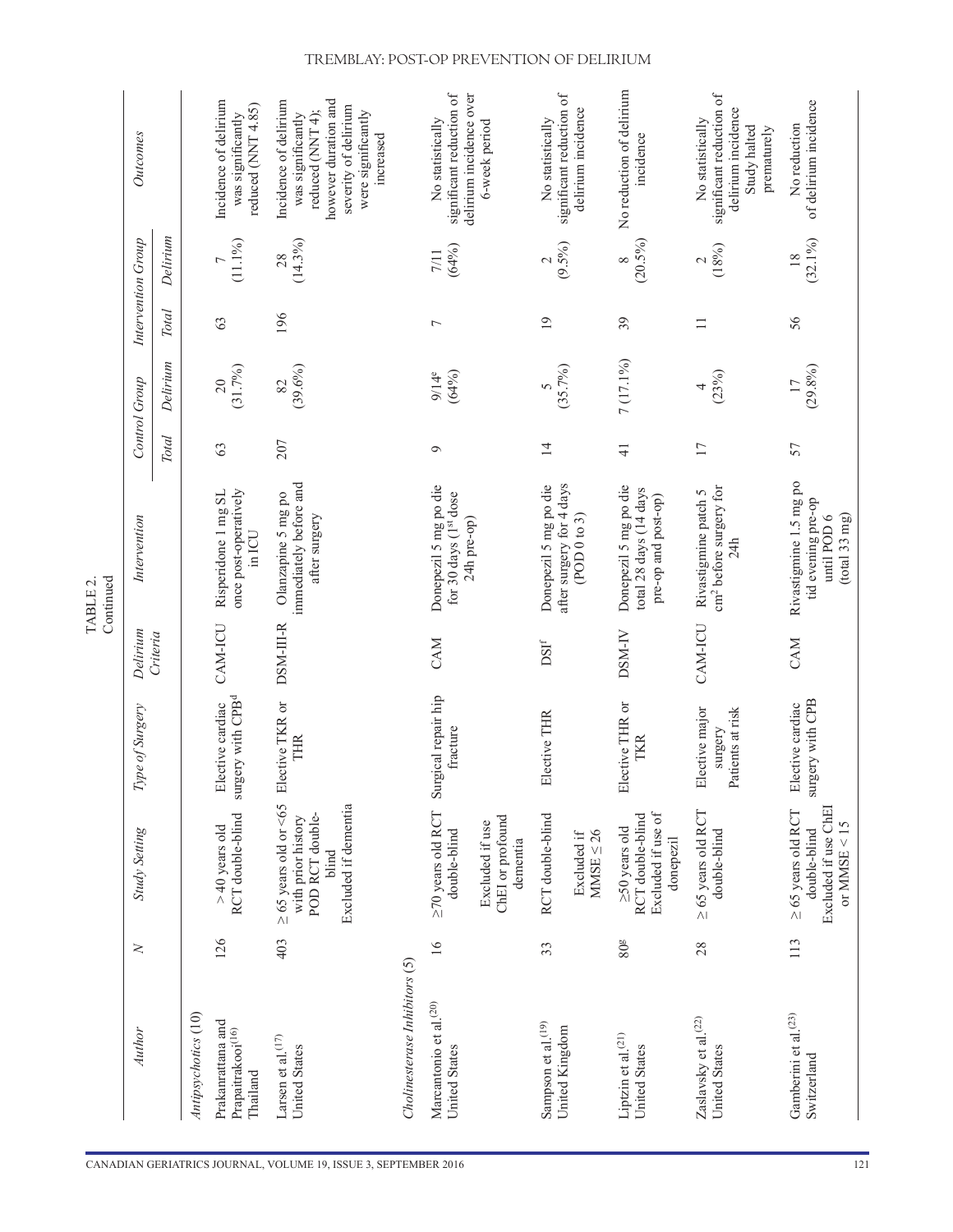|                                                         |         |                                                                 |                                            |                             | Continued<br>TABLE <sub>2</sub>                                        |                 |                               |                 |                                                                |                                                                                                        |
|---------------------------------------------------------|---------|-----------------------------------------------------------------|--------------------------------------------|-----------------------------|------------------------------------------------------------------------|-----------------|-------------------------------|-----------------|----------------------------------------------------------------|--------------------------------------------------------------------------------------------------------|
| Author                                                  | $\geq$  | Study Setting                                                   | Type of Surgery                            | Delirium                    | Intervention                                                           |                 | Control Group                 |                 | Intervention Group                                             | Outcomes                                                                                               |
|                                                         |         |                                                                 |                                            | Criteria                    |                                                                        | <b>Total</b>    | Delirium                      | <b>Total</b>    | Delirium                                                       |                                                                                                        |
| Statins (3)                                             |         |                                                                 |                                            |                             |                                                                        |                 |                               |                 |                                                                |                                                                                                        |
| Mariscalco et al. <sup>(27)</sup><br>Italy              | 3,154   | Observational<br>cohort study                                   | <b>CABG</b> with CPB                       | CAM-ICU                     | Pre-operative statins<br>at admission and day<br>before operation      | 1577            | $(2.3\%)$<br>36               | 1577            | $(3.4\%)$<br>53                                                | No reduction of delirium<br>incidence                                                                  |
| Katznelson et al. <sup>(28)</sup><br>Canada             | 1,059   | observational study<br>Prospective                              | Cardiac surgery<br>with CPB                | CAM-ICU                     | Pre-operative<br>statins use                                           | 383             | $(12.8\%)$<br>49              | 676             | $(10.8\%)$<br>73                                               | Incidence of delirium<br>reduced, particularly<br>was significantly<br>$\geq 60$ years old             |
| Redelmeier et al. <sup>(29)</sup><br>Canada             | 284,158 | Retrospective cohort<br>$\geq 65$ years old<br>study            | ective surgery<br>囩                        | <b>CD</b>                   | Pre-operative<br>statins use                                           | 264,657         | $(1.1\%)$<br>$\sum^\Delta$    | 19,501          | $(1.4\%)$<br>$\mathop{\mathbb{N}}\nolimits\mathop{\mathbb{A}}$ | Incidence of delirium<br>increased (OR 1.28)<br>was significantly                                      |
| Melatonin (4)                                           |         |                                                                 |                                            |                             |                                                                        |                 |                               |                 |                                                                |                                                                                                        |
| de Jonghe et al. <sup>(41)</sup><br>The Netherlands     | 372     | $\geq$ 65 years old RCT<br>double-blind                         | Acute hip fracture<br>surgery              | DSM-IV                      | Melatonin 3 mg po hs<br>(at admission total 5<br>evenings)             | 192             | $(25.5\%)$<br>49              | 186             | (29.6%)<br>55                                                  | No reduction of delirium<br>severity or functional<br>incidence, duration,<br>outcome                  |
| Robinson et al. <sup>(42)</sup><br><b>United States</b> | 301     | $\geq$ 60 year-old RCT<br>double-blind                          | surgery with ICU<br>Elective major<br>stay | CAM-ICU                     | Tryptophan 1 g po tid<br>(total 9 doses or until<br>ICU d/c)<br>postop | 149             | (36.9%)<br>55                 | 152             | (40.1%)<br>$\overline{6}$                                      | No reduction of delirium<br>incidence                                                                  |
| Yamaguchi et al. <sup>(43)</sup><br>Japan               | 42      | $\geq$ 70 years old RCT<br>double-blind                         | Elective TKR                               | <b>ICDSC</b>                | Ramelteon 8 mg po qhs<br>(total 4 doses)                               | $\overline{21}$ | $(0\%)$<br>$\circ$            | $\overline{21}$ | $\frac{2}{(9.5\%)}$                                            | significant reduction of<br>NOTE: Only abstract<br>delirium incidence<br>No statistically<br>available |
| $\mathrm{Sultan}^{(40)}$<br>Egypt                       | 203     | Excluded if dementia<br>$\geq$ 65 years old RCT<br>double-blind | Elective hip<br>arthroplasty               | $\mathsf{AMT}^{\mathrm{h}}$ | Melatonin 5 mg po x 2<br>pre-op                                        | $\overline{6}$  | (32.7%)<br>$\frac{6}{1}$      | 53              | $(9.4\%)$<br>5                                                 | Incidence of delirium<br>was significantly<br>reduced                                                  |
| Others <sup>(3)</sup>                                   |         |                                                                 |                                            |                             |                                                                        |                 |                               |                 |                                                                |                                                                                                        |
| Mardani and Bigdelian <sup>(31)</sup><br>Iran           | 93      | $\leq 80$ years old<br><b>RCT</b>                               | Elective CABG                              | DSM-IV<br><b>MMSE</b>       | Dexamethasone 8 mg<br>q8h until POD 3<br>IV pre-op and                 | $50\,$          | $(38.0\%)$<br>$\overline{19}$ | 43              | $(16.3\%)$                                                     | Incidence of delirium<br>reduced for POD1,<br>ICU and hospital<br>was significantly<br>length of stay  |

# TREMBLAY: POST-OP PREVENTION OF DELIRIUM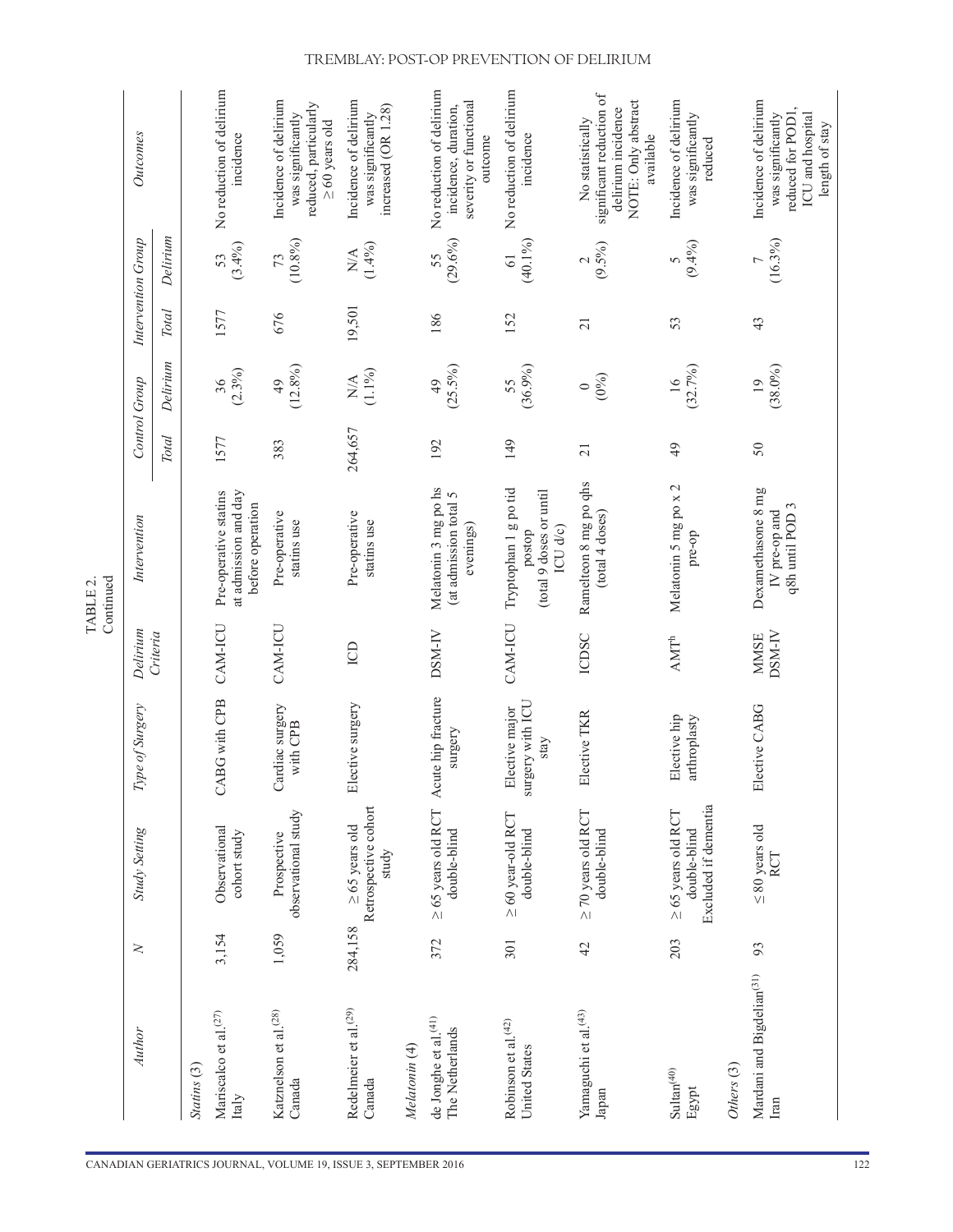|                                                                                                                                                                                                                                                                                                                                                                                                                |                |                                                                                                             |                                              |          | Continued<br>TABLE 2.                                                                     |                 |               |                 |                    |                                                       |
|----------------------------------------------------------------------------------------------------------------------------------------------------------------------------------------------------------------------------------------------------------------------------------------------------------------------------------------------------------------------------------------------------------------|----------------|-------------------------------------------------------------------------------------------------------------|----------------------------------------------|----------|-------------------------------------------------------------------------------------------|-----------------|---------------|-----------------|--------------------|-------------------------------------------------------|
| Author                                                                                                                                                                                                                                                                                                                                                                                                         | $\geq$         | Study Setting                                                                                               | Type of Surgery                              | Delirium | Intervention                                                                              |                 | Control Group |                 | Intervention Group | Outcomes                                              |
|                                                                                                                                                                                                                                                                                                                                                                                                                |                |                                                                                                             |                                              | Criteria |                                                                                           | <b>Total</b>    | Delirium      | <b>Total</b>    | Delirium           |                                                       |
| Others (3)                                                                                                                                                                                                                                                                                                                                                                                                     |                |                                                                                                             |                                              |          |                                                                                           |                 |               |                 |                    |                                                       |
| Leung et al. <sup>(36)</sup><br>United States                                                                                                                                                                                                                                                                                                                                                                  | $\overline{c}$ | $\geq$ 45 years old RCT<br>double-blind                                                                     | Spinal surgery                               | CAM      | Gabapentin 900 mg<br>po die pre-op<br>until POD 3                                         | $\overline{2}$  | (41.7%)       | ⊝               | $(0\%)$            | Incidence of delirium<br>was significantly<br>reduced |
| Aizawa et al. <sup>(37)</sup><br>Japan                                                                                                                                                                                                                                                                                                                                                                         | $\frac{1}{4}$  | psychiatric disorder<br>non-double-blind<br>$\geq 86$ years old or<br>$>70$ years old<br>Excluded if<br>RCT | colorectal cancer<br>Gastric or<br>resection | DSM-IV   | Pethidine IV) pre-op<br>DFP (Diazepam IM,<br>Flunitrazepam <sub>IV</sub> ,<br>until POD 3 | $\overline{20}$ | $(35.0\%)$    | $\overline{20}$ | $(5.0\%)$          | Incidence of delirium<br>was significantly<br>reduced |
| gS8 patients actually completed the study with 28 days of Donepezil (most stopped after randomization).<br>"More than one interview per subject during hospitalization.<br><sup>b</sup> Intensive Care Delirium Screening Checklist.<br>Delirium Symptom Interview.<br><sup>h</sup> Abbreviated Mental Status.<br><sup>d</sup> Cardiopulmonary bypass.<br>aCholinesterase inhibitor.<br>Subsyndromal delirium. |                |                                                                                                             |                                              |          |                                                                                           |                 |               |                 |                    |                                                       |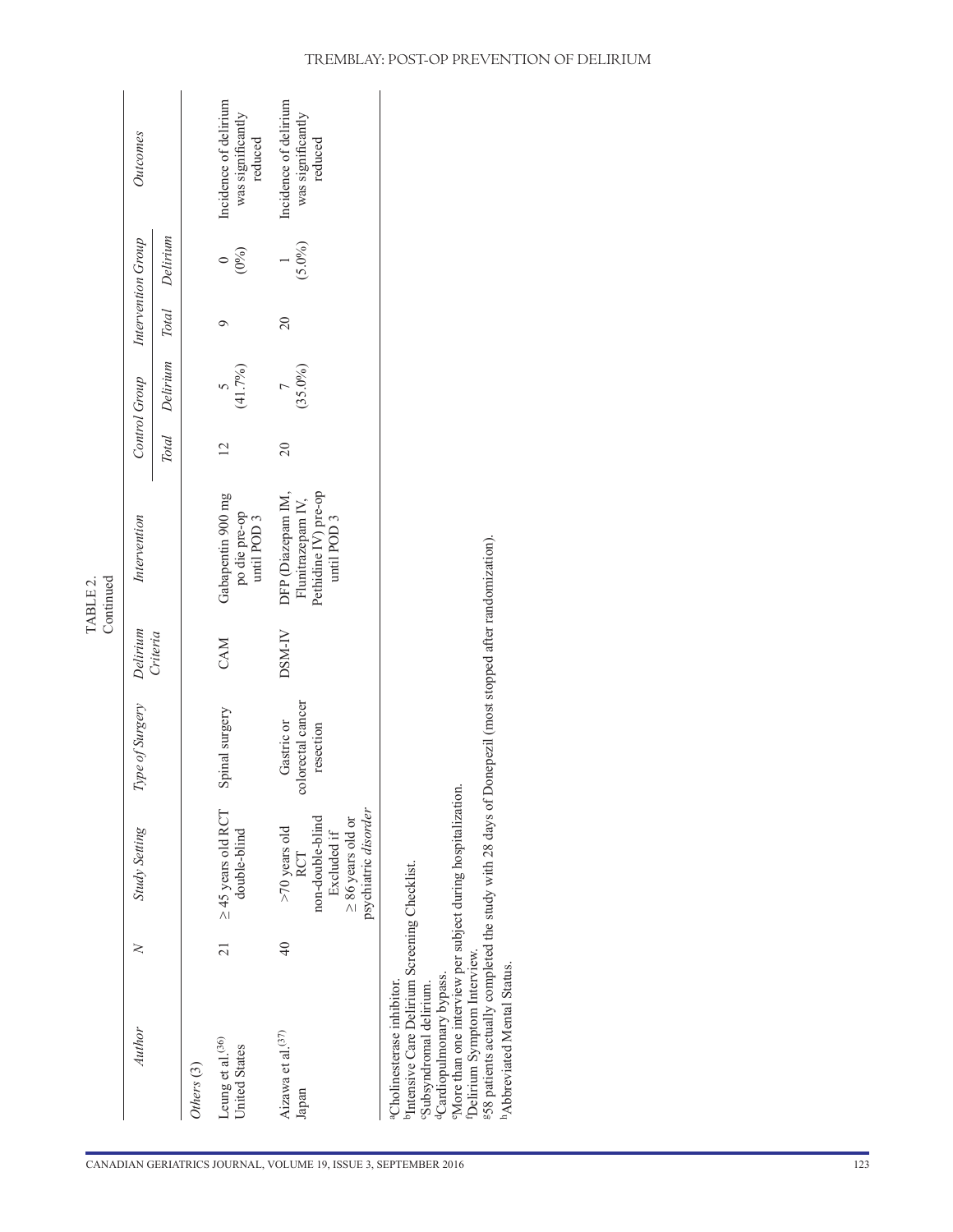randomized controlled trials.(7,13,15,16,17,28,31,36,37,40) The study by Wang *et al*. (13) was the biggest well-designed clinical trial, with 457 subjects, that found a reduction of POD with haloperidol. However, its route of administration (by infusion drip) is probably not suited for a non-research setting and requires constant monitoring by nurses. Also, in many of these studies, patients at higher risk of delirium are excluded, specifically very elderly subjects,  $(31,37)$  patients with established cognitive impairment, $(15,17,19,20,23,37,40)$  and those with polypharmacy with psychoactive drugs.<sup>(13,17,23,40,42)</sup> Moreover, a significant proportion of the trials enrolled a younger population in its sixth decade of life.<sup>(16,19,21,31,36,42)</sup> The studies of Leung *et al*. (36) with gabapentin and Aizawa *et al*. (37) with the DFP protocol, where there was reduction of POD, raises a question of whether a hypoactive state of delirium could have been precipitated instead by these sedative medications, and therefore misdiagnosed as "non-delirious". It is well known that benzodiazepines are a major risk factor for non-alcoholic delirium.(46) Also, intramuscular injections and intravenous infusion post-operatively may not be the best patient care or easily feasible by the nursing staff. Regarding statins, it is difficult to interpret the causal relation between statins and post-operative delirium since none of these studies were randomized controlled trial but observational studies. $(27,28,29)$ Only one study found a significant benefit using melatonin compared to placebo to prevent POD.<sup>(40)</sup> However, patients at higher risk of POD who would most benefit from pre-operative prophylaxis were excluded (sensory impairment, dementia, electrolytes disturbances, psychoactive medications). Also, the sedation score in the melatonin group was significantly increased compared to control group; it is unclear if these patients could have been in an hypoactive delirium, which may be associated with a poorer prognosis than the hyperactive subtype since it often goes unrecognized and therefore is not treated promptly.<sup> $(47)$ </sup> The dexamethasone study showed a significant reduction of POD compared to placebo, but the effect was only significant on the first post-operative day. $(31)$ Cholinesterase inhibitor prophylaxis has no positive effect on POD.(20,21,22,23,24)

Delirium is not only an acute medical complication, its consequences can persist for months. An ideal medication would be one that could alter this "natural course", such as by decreasing the hospital length of stay, increasing the rate of discharge to a rehabilitation center, decreasing institutionalization, or protecting the brain from further cognitive impairment. Until more studies show promising results, the well-described non-pharmacological measures to prevent delirium will continue to be the gold standard.

# **CONCLUSION**

Post-operative delirium is a frequent and serious surgical complication in the elderly population. The short-term and long-term consequences can be disastrous, and include death or severe functional impairment with institutionalization. Non-pharmacological measures and comprehensive geriatric care reduce the incidence or severity of post-operative delirium. However, the current data on pharmacological agents are much more controversial and debatable. The strongest evidence, still very limited, is for haloperidol, but the appropriate dose and route of administration remain to be determined. The risk and benefits need to be considered, especially with recent studies that found an increased risk of mortality in patients with dementia taking antipsychotics.<sup>(48)</sup> Until further studies are published, non-pharmacological measures should be the mainstay of treatment to reduce and prevent post-operative delirium in the elderly.

# **CONFLICT OF INTEREST DISCLOSURES**

The authors declare that no conflicts of interest exist.

# **REFERENCES**

- 1. Inouye SK, van Dyck CH, Alessi CA, *et al*. Clarifying confusion: the confusion assessment method. A new method for detection of delirium. *Ann Intern Med*. 1990;113(12):941–48.
- 2. Dyer CB, Ashton CM, Teasdale TA. Postoperative delirium: a review of 80 primary data-collection studies. *Arch Intern Med*. 1995;155(5):461–65.
- 3. Bilotta F, Lauretta MP, Borozdina A, *et al*. Postoperative delirium: risk factors, diagnosis and perioperative care. Minerva Anestesiol. 2013;79(4):1066–76.
- 4. Girard TD, Jackson JC, Pandharipande PP, *et al*. Delirium as a predictor of long-term cognitive impairment in survivors of critical illness. *Crit Care Med*. 2010;38(7):1513–20.
- 5. Leslie DL, Inouye SK. The importance of delirium: economic and societal costs. *J Am Geriatr Soc*. 2011;59(Suppl 2):S241–S243.
- 6. Martinez F, Tobar C, Hill N. Preventing delirium: should non-pharmacological, multicomponent interventions be used? A systematic review and meta-analysis of the literature. *Age Ageing*. 2015;44(2):196–204.
- 7. Kaneko T, Cai J, Ishikura T, *et al*. Prophylactic consecutive administration of haloperidol can reduce the occurrence of postoperative delirium in gastrointestinal surgery. *Yonago Acta Medica*. 1999;42(3):179–84.
- 8. Maldonado JR. Neuropathogenesis of delirium: review of current etiologic theories and common pathways. *Am J Geriatr Psychiatry*. 2013;21(12):1190–222.
- 9. Teslyar P, Stock VM, Wilk CM, *et al*. Prophylaxis with antipsychotic medication reduces the risk of post-operative delirium in elderly patients: a meta-analysis. *Psychosomatics*. 2013;54(2):124–31.
- 10. Gilmore ML, Wolfe DJ. Antipsychotic prophylaxis in surgical patients modestly decreases delirium incidence—but not duration—in high-incidence samples: a meta-analysis. *Gen Hosp Psychiat*. 2013;35(4):370–75.
- 11. Hirota T, Kishi T. Prophylactic antipsychotic use for postoperative delirium: a systematic review and meta-analysis. *J Clin Psychiat*. 2013;74(12):e1136–44.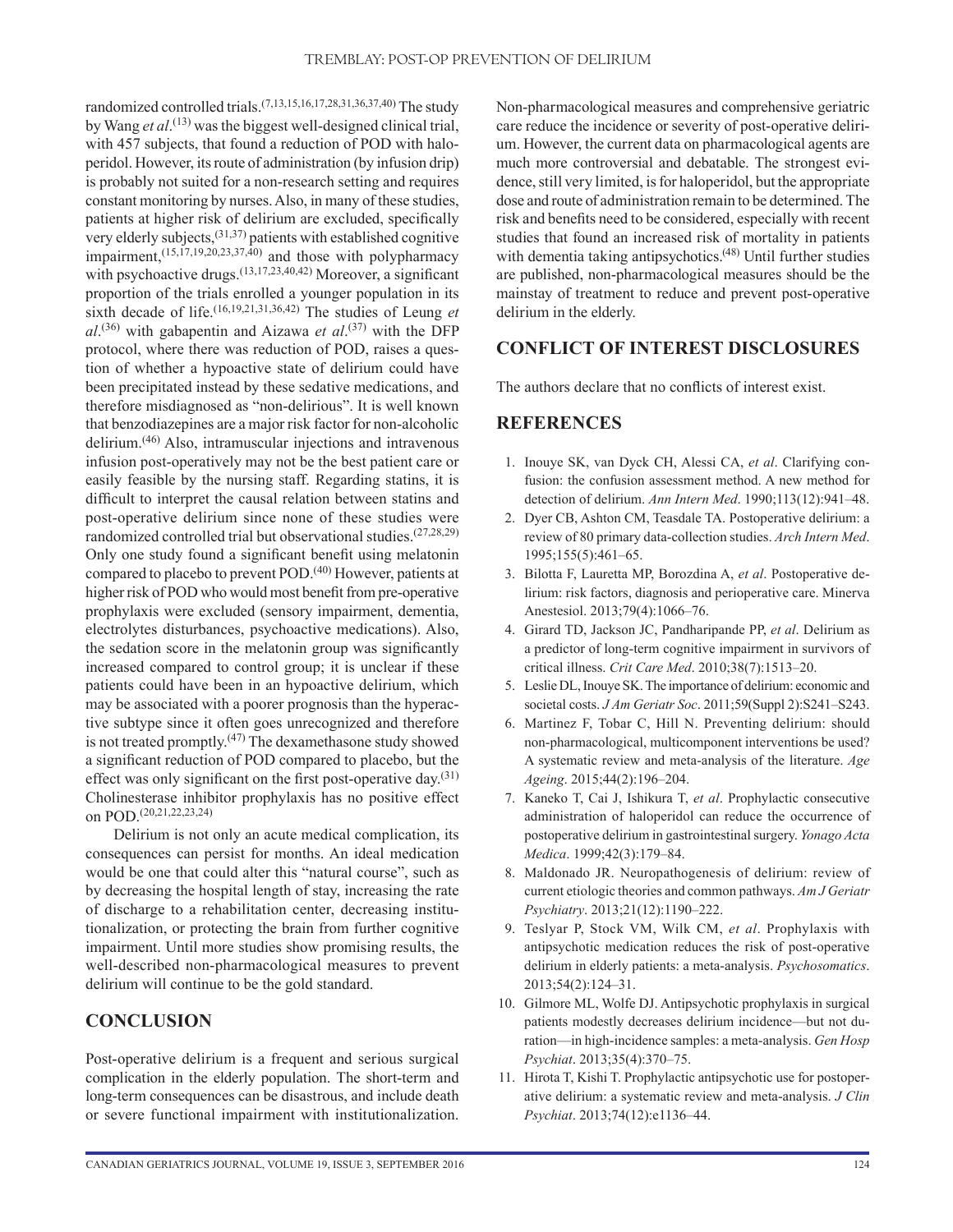- 12. Fukata S, Kawabata Y, Fujisiro K, *et al*. Haloperidol prophylaxis does not prevent postoperative delirium in elderly patients: a randomized, open-label prospective trial. *Surg Today*. 2014;44(12):2305–13.
- 13. Wang W, Li HL, Wang DX, *et al*. Haloperidol prophylaxis decreases delirium incidence in elderly patients after noncardiac surgery: a randomized controlled trial. *Crit Care Med*. 2012;40(3):731–39.
- 14. Kalisvaart KJ, de Jonghe JF, Bogaards MJ, et al. Haloperidol prophylaxis for elderly hip-surgery patients at risk for delirium: a randomized placebo-controlled study. *J Am Geriatr Soc*. 2005;53(10):1658–66.
- 15. Hakim SM, Othman AI, Naoum DO. Early treatment with risperidone for subsyndromal delirium after on-pump cardiac surgery in the elderly: a randomized trial. *Anesthesiology*. 2012;116(5):987–97.
- 16. Prakanrattana U, Prapaitrakool S. Efficacy of risperidone for prevention of postoperative delirium in cardiac surgery. *Anaesth Intensive Care*. 2007;35(5):714–19.
- 17. Larsen KA, Kelly SE, Stern TA, *et al*. Administration of olanzapine to prevent postoperative delirium in elderly joint-replacement patients: a randomized, controlled trial. *Psychosomatics*. 2010;51(5):409–18.
- 18. Tune LE. Serum anticholinergic activity levels and delirium in the elderly. *Semin Clin Neuropsychiat*. 2000;5(2):149–53.
- 19. Sampson EL, Raven PR, Ndhlovu PN, *et al*. A randomized, double-blind, placebo-controlled trial of donepezil hydrochloride (Aricept) for reducing the incidence of postoperative delirium after elective total hip replacement. *Int J Geriatr Psychiat*. 2007;22(4):343–49.
- 20. Marcantonio ER, Palihnich K, Appleton P, *et al*. Pilot randomized trial of donepezil hydrochloride for delirium after hip fracture. *J Am Geriatr Soc*. 2011;59(Suppl 2):S282–S288.
- 21. Liptzin B, Laki A, Garb JL, *et al*. Donepezil in the prevention and treatment of post-surgical delirium. *Am J Geriatr Psychiat*. 2005;13(12):1100–06.
- 22. Zaslavsky A, Haile M, Kline R, *et al*. Rivastigmine in the treatment of postoperative delirium: a pilot clinical trial. *Int J Geriatr Psychiat*. 2012;27(9):986–88.
- 23. Gamberini M, Bolliger D, Lurati Buse GA, *et al*. Rivastigmine for the prevention of postoperative delirium in elderly patients undergoing elective cardiac surgery--a randomized controlled trial. *Crit Care Med*. 2009;37(5):1762–68.
- 24. van Eijk MM, Roes KC, Honing ML, *et al*. Effect of rivastigmine as an adjunct to usual care with haloperidol on duration of delirium and mortality in critically ill patients: a multicentre, double-blind, placebo-controlled randomised trial. *Lancet.* 2010l376(9755):1829–37.
- 25. Stepień K, Tomaszewski M, Czuczwar SJ. Neuroprotective properties of statins. *Pharmacol Rep*. 2005;57(5):561–69.
- 26. Blanco-Colio LM, Tuñón J, Martín-Ventura JL, *et al*. Antiinflammatory and immunomodulatory effects of statins. *Kidney Int*. 2003;63(1):12–23.
- 27. Mariscalco G, Cottini M, Zanobini M, *et al*. Preoperative statin therapy is not associated with a decrease in the incidence of delirium after cardiac operations. *Ann Thorac Surg*. 2012;93(5):1439–47.
- 28. Katznelson R, Djaiani GN, Borger MA, *et al*. Preoperative use of statins is associated with reduced early delirium rates after cardiac surgery. *Anesthesiology*. 2009;110(1):67–73.
- 29. Redelmeier DA, Thiruchelvam D, Daneman N. Delirium after elective surgery among elderly patients taking statins. *CMAJ.* 2008;179(7):645–52.
- 30. Kozora E1, Kongs S, Collins JF, *et al*. Cognitive outcomes after on- versus off-pump coronary artery bypass surgery. *Ann Thorac Surg*. 2010;90(4):1134–41.
- 31. Mardani D, Bigdelian H. Prophylaxis of dexamethasone protects patients from further post-operative delirium after cardiac surgery: a randomized trial. *J Res Med Sci*. 2013;18(2):137–43.
- 32. Lynch EP, Lazor MA, Gellis JE, *et al*. The impact of postoperative pain on the development of postoperative delirium. *Anesth Analg*. 1998;86(4):781–85.
- 33. Kosar CM, Tabloski PA, Travison TG, *et al*. Effect of preoperative pain and depressive symptoms on the risk of postoperative delirium: a prospective cohort study. *Lancet Psychiat*. 2014;1(6):431–36.
- 34. Vaurio LE, Sands LP, Wang Y, *et al*. Postoperative delirium: the importance of pain and pain management. *Anesth Analg*. 2006;102(4):1267–73.
- 35. Dirks J, Fredensborg BB, Christensen D, *et al*. A randomized study of the effects of single-dose gabapentin versus placebo on postoperative pain and morphine consumption after mastectomy. *Anesthesiology*. 2002;97(3):560–64.
- 36. Leung JM, Sands LP, Rico M, *et al*. Pilot clinical trial of gabapentin to decrease postoperative delirium in older patients. *Neurology*. 2006;67(7):1251–53.
- 37. Aizawa K, Kanai T, Saikawa Y, *et al*. A novel approach to the prevention of postoperative delirium in the elderly after gastrointestinal surgery. *Surg Today*. 2002;32(4):310–14.
- 38. de Rooij SE, van Munster BC. Melatonin deficiency hypothesis in delirium: a synthesis of current evidence. *Rejuvenation Res.* 2013;16(4):273–78
- 39. Balan S, Leibovitz A, Zila SO, *et al*. The relation between the clinical subtypes of delirium and the urinary level of 6-SMT. *J Neuropsychiatry Clin Neurosci*. 2003;15(3):363–66.
- 40. Sultan SS. Assessment of role of perioperative melatonin in prevention and treatment of postoperative delirium after hip arthroplasty under spinal anesthesia in the elderly. *Saudi J Anaesth*. 2010;4(3):169–73.
- 41. de Jonghe A, van Munster BC, Goslings JC, *et al*. Effect of melatonin on incidence of delirium among patients with hip fracture: a multicentre, double-blind randomized controlled trial. *CMAJ*. 2014;186(14):E547–56.
- 42. Robinson TN, Dunn CL, Adams JC, *et al*. Tryptophan supplementation and postoperative delirium--a randomized controlled trial. *J Am Geriatr Soc*. 2014;62(9):1764–71.
- 43. Yamaguchi Y, Mihara T, Taguri M, *et al*. Melatonin receptor agonist for the prevention of postoperative delirium in elderly patients: a randomized, double-blind, placebo-controlled trial [abstract]. *Intensive Care Med.* 2014;40(Suppl 1).
- 44. Robinson TN, Raeburn CD, Angles EM, *et al*. Low tryptophan levels are associated with postoperative delirium in the elderly. *Am J Surg*. 2008;196(5):670–74.